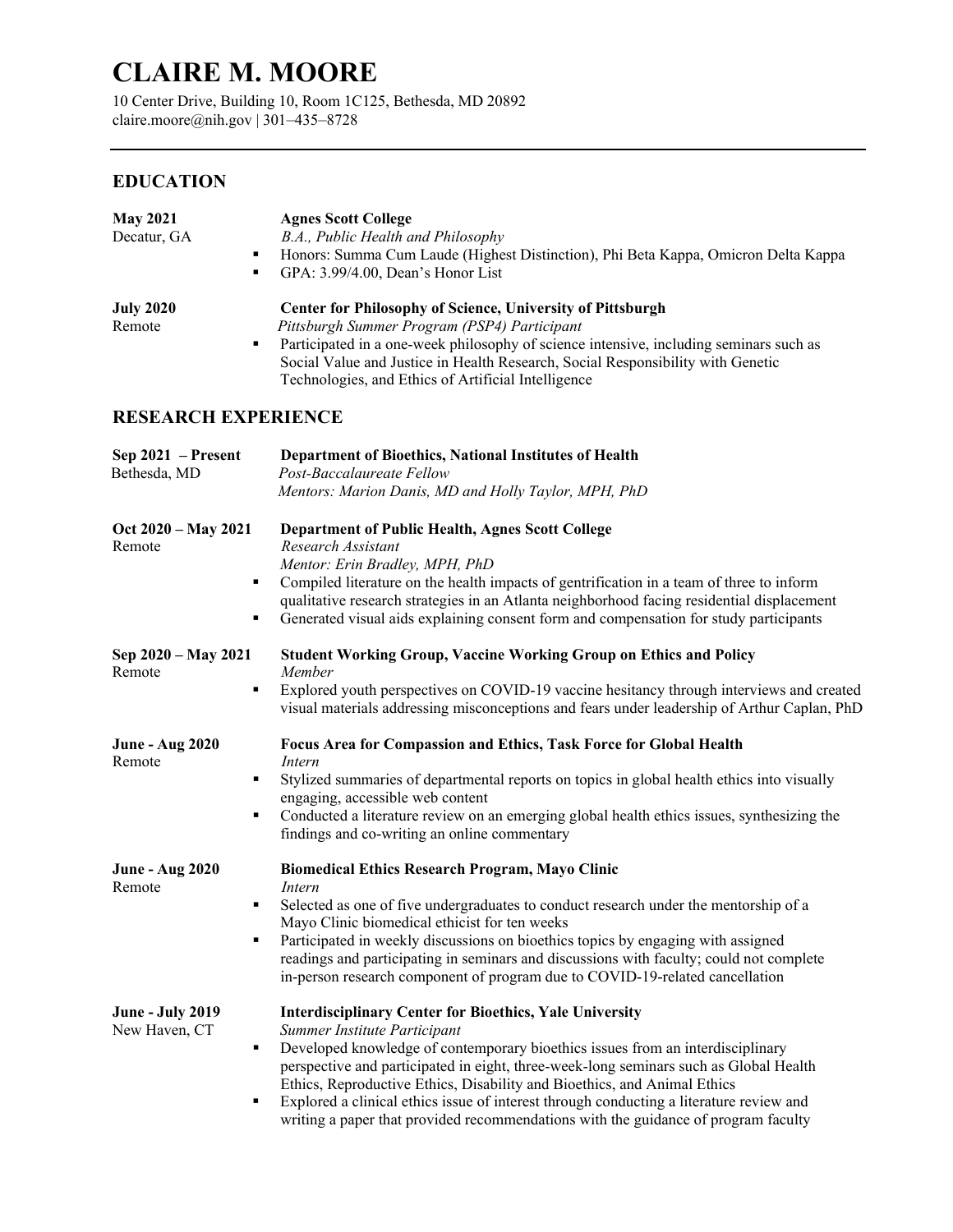## **WORK EXPERIENCE**

| Aug 2018 – May 2021<br>Decatur, GA<br>٠<br>٠<br>٠ | <b>Center for Writing and Speaking, Agnes Scott College</b><br>Research Committee Co-Chair, Course Tutor, and Peer Tutor<br>Designed year-long research project through co-writing and submitting a proposal,<br>creating a methodology, and developing frameworks to improve writing center<br>Co-led leadership development-based classes and delivered presentations on<br>effective writing and presentation skills to ensure the academic success of students<br>Hosted tutoring sessions for nine hours per week to improve the content, style, and<br>organization of writing and speaking assignments from a wide range of academic<br>disciplines at undergraduate and graduate levels |
|---------------------------------------------------|-------------------------------------------------------------------------------------------------------------------------------------------------------------------------------------------------------------------------------------------------------------------------------------------------------------------------------------------------------------------------------------------------------------------------------------------------------------------------------------------------------------------------------------------------------------------------------------------------------------------------------------------------------------------------------------------------|
| $Jan - Aug 2020$<br>Decatur, GA<br>٠<br>٠         | Office of Internship and Career Development, Agnes Scott College<br>Student Assistant<br>Provided 260+ reviews of students' resume content, style, and formatting<br>Created digital resources on careers in law, medicine, and public health, gaining<br>experience in information synthesis, program research, and report-writing                                                                                                                                                                                                                                                                                                                                                             |
| <b>Mar 2018 – Dec 2019</b><br>Decatur, GA<br>٠    | <b>Office of Academic Advising, Agnes Scott College</b><br>Peer Advisor<br>Mentored two cohorts of first-year students during the college transition by holding panels<br>and workshops on academic resources, time-management strategies, and study skills                                                                                                                                                                                                                                                                                                                                                                                                                                     |

## **COMMUNITY ENGAGEMENT**

| June 2021 – Present<br>٠                     | <b>National Student Bioethics Association</b><br>Member<br>Plan outreach strategies targeting high school and college students aimed at increasing<br>interest in and community within the field among diverse groups of young people                                                                                                                                                                                            |
|----------------------------------------------|----------------------------------------------------------------------------------------------------------------------------------------------------------------------------------------------------------------------------------------------------------------------------------------------------------------------------------------------------------------------------------------------------------------------------------|
| Mar 2019 – May 2021<br>Decatur, GA<br>٠<br>٠ | Phi Sigma Tau (Philosophy Honors Society) Chapter, Agnes Scott College<br>President<br>Organized 1-3 Philosophy Department meetings each semester<br>Greeted invited guests, hosted events, and co-managed departmental social media                                                                                                                                                                                             |
| <b>Jan – May 2020</b><br>Decatur, GA<br>٠    | <b>Center for Global Learning, Agnes Scott College</b><br>Schmidt Global Student Leader<br>Co-led global learning course on Mexican art and literature by moderating class discussions<br>on ethical travel, global power structures and dynamics, and intercultural exchange                                                                                                                                                    |
| Aug 2018 – May 2020<br>Decatur, GA<br>٠<br>٠ | <b>Ascend (LGBTQ+ Student Coalition), Agnes Scott College</b><br>President<br>Planned 6-7 campus-wide gatherings celebrating diverse LGBTQ+ identities per semester,<br>gaining experience in event-planning, marketing, and fundraising<br>Managed one of the largest student group budgets and coordinated efforts to promote<br>solidarity and intersectionality through joint efforts with other organizations and activists |
| <b>May - Aug 2018</b><br>Atlanta, GA<br>٠    | <b>Youth Food Justice Initiative, International Rescue Committee</b><br>Volunteer<br>Oversaw Clarkston High School garden maintenance and planned outings to organic farms<br>for students to deepen youth knowledge of food systems                                                                                                                                                                                             |